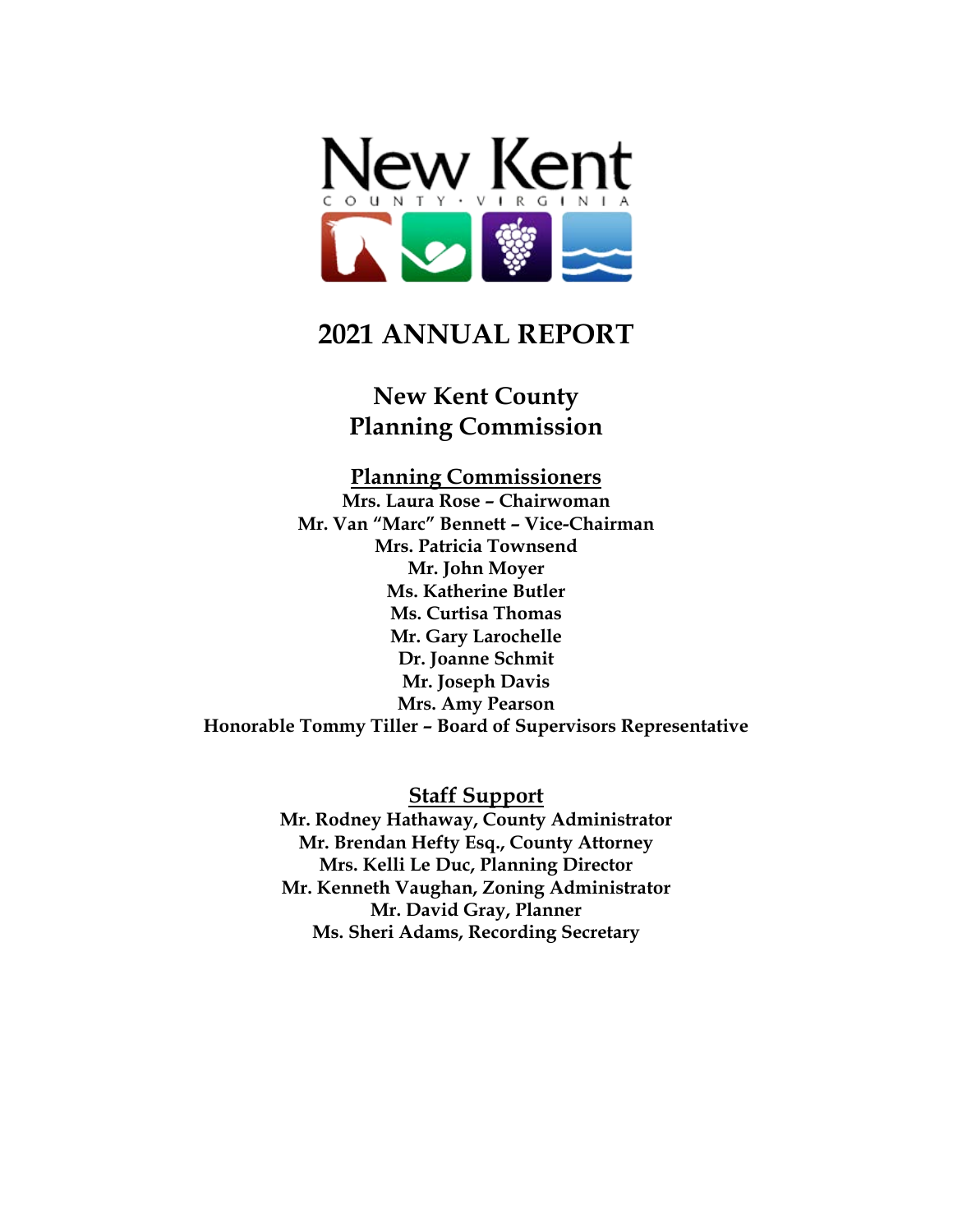# **MEETING SYNOPSES**

#### **Meeting Date: February 16, 2021**

- Mrs. Laura Rose was elected as the 2021 Chairwoman.
- Mr. Van "Marc" Bennett was elected as the 2021 Vice-Chairwoman.
- Ms. Katherine Butler was elected as the 2021 Public Hearing Chairwoman.
- Dr. Joanne Schmit was elected as the 2021 Public Hearing Vice-Chair.
- Mr. John Moyer was elected as the 2021 Representative to the Richmond Regional Planning District Commission (PlanRVA).
- The Bylaws were adopted.
- The 2021 meeting schedule was adopted.
- A **public hearing** was held regarding Application CUP-01-21, Macotto Residence over a proposed restaurant. The Commission voted to send a favorable recommendation to the Board of Supervisors.
- A **public hearing** was held regarding Ordinance Amendment OA-01-21, Amendment to Section 91-10 of the New Kent County Code (to allow for Boundary Line Adjustments in AFD property). The Commission voted to send a favorable recommendation to the Board of Supervisors.
- The 2020 Annual Report was adopted.

#### **Meeting Date: March 15, 2021 in the Sheriff's Annex Training Room**

- A **public hearing** was held regarding Application ZM-01-21, Wooten Rezoning. The Commission voted to send a favorable recommendation to the Board of Supervisors.
- A **public hearing** was held regarding Applications ZM-02-21/CUP-02-21, Rust/Adams Rezoning and CUP. The Commission voted for both applications to receive a favorable recommendation.

#### **Meeting Date: June 21, 2021**

- A **public hearing** was held regarding Ordinance Amendment OA-02-21, Amendments to Chapter 82, Article V of the New Kent County Code (regarding living shorelines). The Commission voted to send a favorable recommendation to the Board of Supervisors.
- A **public hearing** was held regarding Ordinance Amendment OA-03-21, Amendment to Section 91-94 of the Code (access roads for fire equipment). The Commission voted to send a favorable recommendation to the Board of Supervisors.
- A **public hearing** was held regarding Ordinance Amendment OA-04-21, Amendment to Section 91-127 of the Code (clarification of a major subdivision). The Commission voted to send a favorable recommendation to the Board of Supervisors.
- A **public hearing** was held regarding Ordinance Amendment OA-05-21, Amendment to Section 91-103(2) of the Code (requiring paving). The Commission voted to send a favorable recommendation to the Board of Supervisors.
- A **public hearing** was held regarding Ordinance Amendment OA-06-21, Amendment to Section 91-126(5) and Section 91-126(6) of the Code (access requirements for family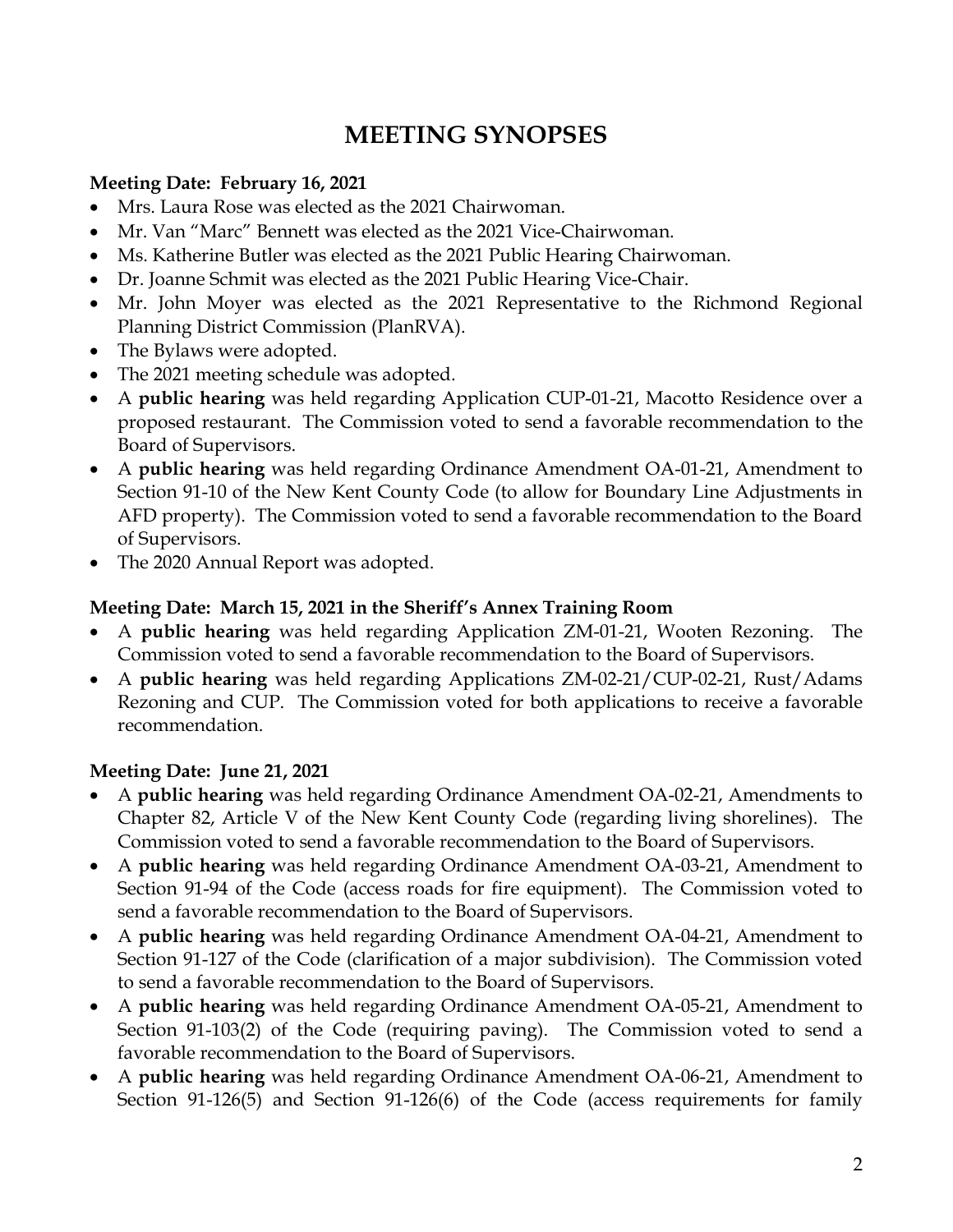subdivisions). The Commission voted to send a favorable recommendation to the Board of Supervisors.

• Eight **public hearings** were held regarding AFD Applications. All were given a favorable recommendation by the Commission.

#### **Meeting Date: August 16, 2021**

- A **public hearing** was held regarding PUD Amendments to the Farms of New Kent, Land Bay I (PUD-01-21). The Commission voted to send an unfavorable recommendation to the Board of Supervisors.
- A **public hearing** was held regarding CUP-03-21, The Truck Shop, LLC (Curtis). The Commission voted to send a favorable recommendation to the Board of Supervisors.
- A **public hearing** was held regarding Ordinance Amendment OA-07-21, Amendment to Floodplain Ordinance Chapter 18. The Commission voted to send a favorable recommendation to the Board of Supervisors.
- A **public hearing** was held regarding AFD-09-21, Withdrawal from the Big Swamp AFD. The Commission voted to forward a favorable recommendation to the Board of Supervisors.
- The Commission discussed the kick off of the Comprehensive Plan update.

#### **Meeting Date: September 20, 2021, Joint Meeting with the Board of Supervisors**

- A joint **public hearing** was held regarding ZM-03-21, John Kinney Rezoning. The Commission voted to send a favorable recommendation to the Board of Supervisors, and the Board voted to approve the Rezoning.
- The Planning Commission and the Board had a lengthy discussion regarding the RFP For Consultant Services for the Comprehensive Plan Update. Mr. Hathaway led the discussion.

#### **Meeting Date: November 15, 2021**

- Mr. Michael Doniger with Chaberton Energy, presented on a potential solar project in the Northwest Portion of the County.
- Ms. Jessie Robinson and Andy Kavanaugh with Borrego Solar, presented on a potential solar project near the Henrico Jail East.
- A **public hearing** was held regarding CUP-04-21, Quinton Homes/Mat Starr, for an extension of his existing CUP for a mini-storage facility. The Commission voted to send a favorable recommendation to the Board of Supervisors.
- A **public hearing** was held regarding Ordinance Amendment OA-08-21, Amendments to the Zoning Ordinance regarding maximum building heights in the EO and IND zoning districts. The Commission voted to send a favorable recommendation to the Board of Supervisors.

#### **Meeting Date: December 20, 2021**

- A presentation was given by Joe Lerch with Virginia Association of Counties, regarding changes in legislation pertaining to utility scale solar in Virginia.
- A presentation was given by Rev. Travis Hall, Executive Director of Faith Recovery, on a potential project/CUP for a recovery center in New Kent.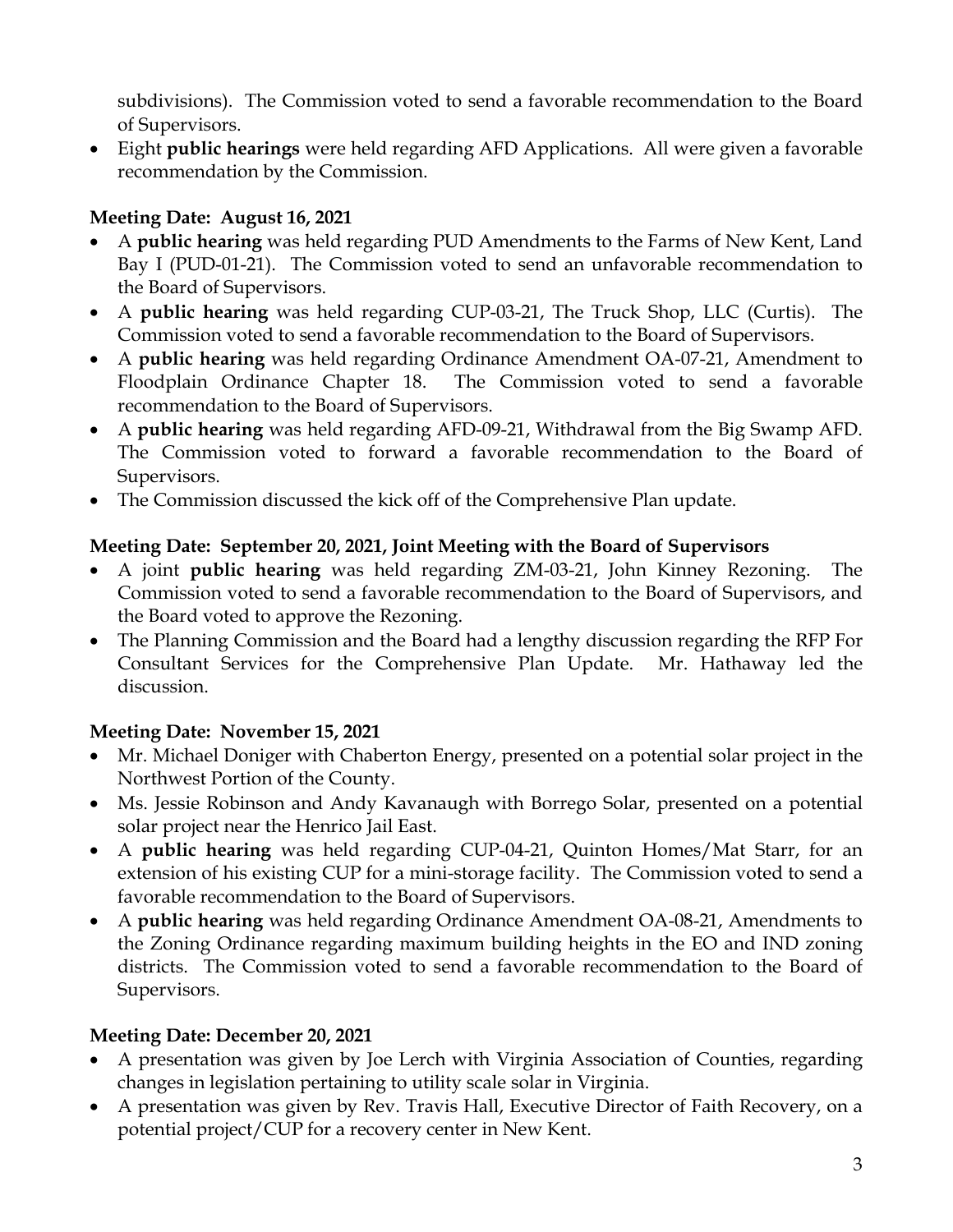• Mr. Hathaway presented the FY2023 CIP.

#### **A total of 359 Certificates of Occupancy were issued in 2021, bringing the estimated county population to 24,135. In 2020, 264 Certificates of Occupancy were issued and the estimated county population was 23,283.**

|                                           | $2 - 16$     | $3 - 15$                            | $6 - 21$     | $8-16$                         | $9 - 20$     | $11 - 15$    | $12 - 20$    |
|-------------------------------------------|--------------|-------------------------------------|--------------|--------------------------------|--------------|--------------|--------------|
| Planning<br>Commissioner                  |              |                                     |              |                                |              |              |              |
| Patricia Townsend<br>District 1           | P            | $\mathbf{P}$                        | A            | A                              | P            | A            | $\mathbf{A}$ |
| Laura Rose<br>District 1                  | $\mathbf{P}$ | P                                   | P            | P                              | P            | $\mathbf{P}$ | $\mathbf{A}$ |
| Katherine Butler<br>District 2            | $\mathbf{P}$ | $\mathbf{P}$                        | $\mathbf{P}$ | $\mathbf{A}$                   | ${\bf P}$    | $\mathbf{P}$ | ${\bf P}$    |
| John Moyer<br>District 2                  | $\mathbf{P}$ | $\mathbf{P}$                        | $\mathbf{P}$ | $\mathbf{A}$                   | $\mathbf{P}$ | $\mathbf{P}$ | $\mathbf{P}$ |
| Amy Pearson<br>District 3                 | $\mathbf{P}$ | $\mathbf{P}$                        | $\mathbf{P}$ | $\mathbf{P}$                   | $\mathbf{P}$ | $\mathbf{A}$ | $\mathbf{P}$ |
| Curtisa Thomas<br>District 3              | $\mathbf{P}$ | $\mathbf{P}$                        | $\mathbf{P}$ | $\mathbf{P}$                   | $\mathbf{P}$ | $\mathbf{P}$ | $\mathbf{A}$ |
| Joanne Schmit<br>District 4               | $\mathbf{P}$ | $\mathbf{P}$                        | $\mathbf{P}$ | $\mathbf{P}$                   | $\mathbf{P}$ | $\mathbf{P}$ | $\mathbf P$  |
| Gary Larochelle<br>District 4             | $\mathbf{P}$ | $\mathbf{P}$                        | $\mathbf{A}$ | $\mathbf{P}$                   | $\mathbf{A}$ | $\mathbf{A}$ | $\mathbf{P}$ |
| Marc Bennett<br>District 5                | $\mathbf{P}$ | $\mathbf{P}$                        | P            | $\mathbf{P}$                   | P            | $\mathbf{P}$ | $\mathbf{P}$ |
| Joseph Davis<br>District 5                | $\mathbf{P}$ | $\mathbf{P}$                        | ${\bf P}$    | $\mathbf{P}$                   | $\mathbf{P}$ | $\mathbf{P}$ | $\mathbf{P}$ |
| Tommy Tiller<br><b>BOS</b> Representative | $\mathbf{A}$ | ${\bf P}$<br>$D = D_{\text{model}}$ | A            | $\mathbf{A}$<br>$A = A$ leasat | ${\bf P}$    | $\mathbf{A}$ | ${\bf P}$    |

#### **2021 Planning Commission Attendance**

**P = Present A = Absent**

#### **Planning Department Applications for 2021**

#### **Application Type <b>Number Received**

| <b>Subdivisions</b>                                                 |    |
|---------------------------------------------------------------------|----|
| <b>Subdivisions</b><br>Boundary Line Adjustments or Extinguishments |    |
|                                                                     |    |
| <b>Applications Processed</b>                                       | 11 |
| <b>Site Plans</b>                                                   |    |
| Site Plans                                                          |    |